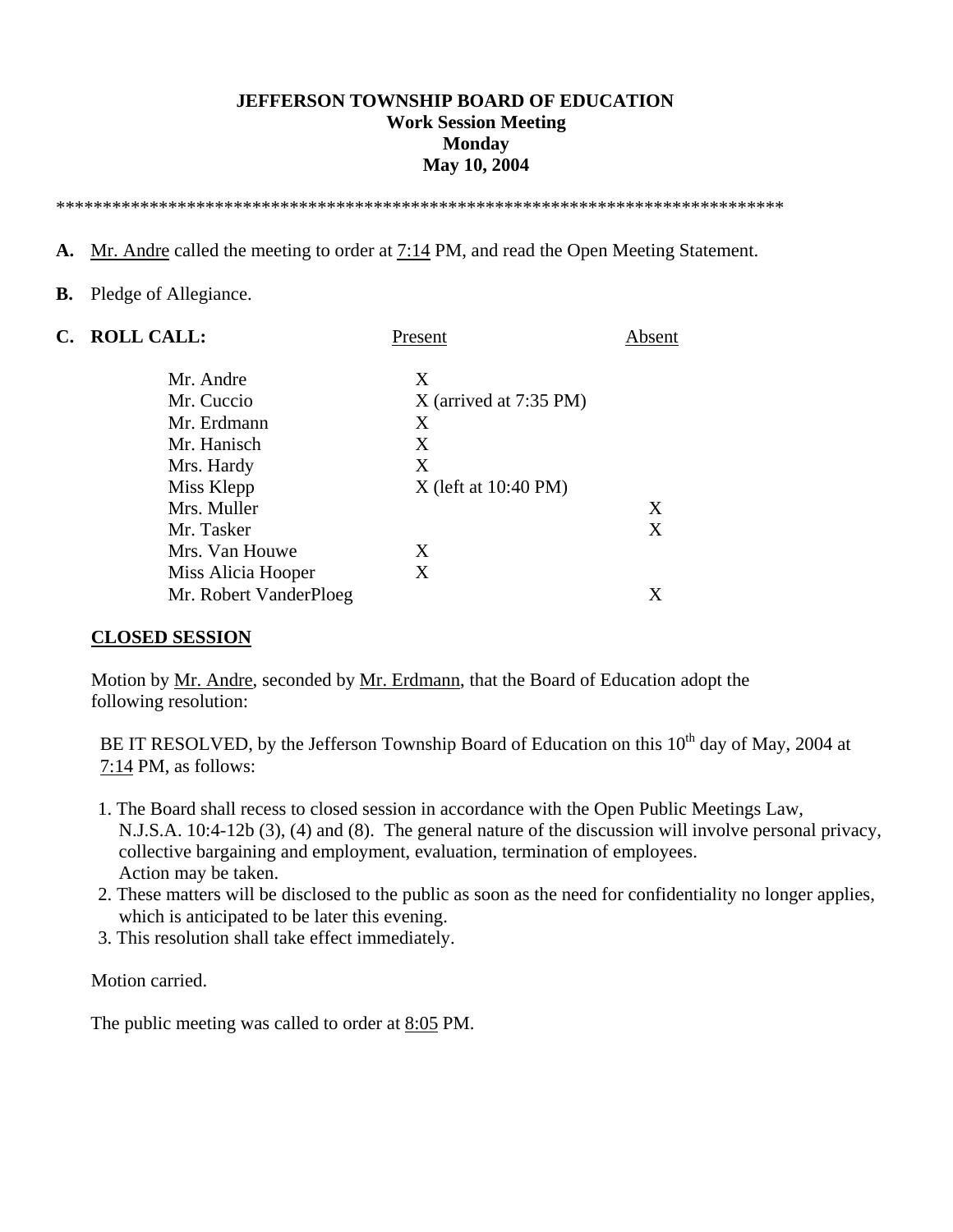#### **D. SUPERINTENDENT'S REPORT**

*Good News and Progress in Our Schools*.

Barbara Hardcastle Named Morris County Teacher of the Year Meeting with Jefferson Township Council Members regarding defeated budget on May 11, 2004 at 6:30 PM.

## **E. PRESENTATIONS**

- Recognition of Mary Lou Cammarano for her six years of dedicated service to students and community as a member of the Jefferson Township Board of Education
- Monthly Construction Manager's Report (Presented by Epic Management, Inc.) ◊ Air Quality Update – EnviroVision, Epic Management, Inc.
- *Through the Eyes of a Child* Barbara Winson, Eileen Evans: *District Project of Excellence*
- *Stanlick Elementary School Time Capsule*  Display and Recognition, Dr. Raj, Miss Stanlick, May 17, 2004
- **F, G, H (H.1, personnel sections A, B, C, D and E), I, J, K, L and M**  The Board reviewed the motions slated for a vote on May  $17<sup>th</sup>$ . No comments and/or questions were raised.

### **H**. **PERSONNEL COMMITTEE**

Motion by Mr. Hanisch, seconded by Mr. Erdmann, to accept the recommendation of the Superintendent to approve and adopt motions H.1 (Faculty and Staff 2004-2005 Appointments portion only) through H.4, as described below:

 **H.1** Motion to appoint and submit to the County Superintendent applications for **emergent hiring** and the applicant's attestation that he/she has not been convicted of any disqualifying crime pursuant to the provisions of N.J.S.A. 18A:6-7.1 et. Seq., N.J.S.A. 18A:39-17 et. seq., or N.J.S.A. 18A:6-4.13 et. seq. for those employees listed below: (All appointments are contingent upon receipt of proper teaching certification and all salary placements are pending receipt of college transcripts verifying degree status and letter stating years of service in other districts, \* denotes mentoring required)

| <b>Faculty and Staff 2004-2005 Appointments</b> |                                             |              |                   |  |  |
|-------------------------------------------------|---------------------------------------------|--------------|-------------------|--|--|
| <b>NAME</b>                                     | <b>BASE</b>                                 | <b>EXTRA</b> |                   |  |  |
|                                                 | <b>Administrators/Supervisors</b>           |              |                   |  |  |
| Lisa Antunes, Ed.D.                             | Director of Planning, Research & Evaluation | \$97,579     | \$1,500           |  |  |
| Mary Thornton, Ph.D                             | Director of Curriculum K-6                  | \$110,557    | \$1,500           |  |  |
| Kelly Cooke, Ed.D.                              | <b>Elementary Principal</b>                 | \$99,931     | \$1,500           |  |  |
| Michael Raj, Ed.D.                              | <b>Elementary Principal</b>                 | \$95,857     | \$1,500           |  |  |
| <b>Robin Powers</b>                             | <b>Elementary Principal</b>                 | \$102,984*   |                   |  |  |
| Kathleen Prystash                               | <b>Elementary Principal</b>                 | \$102,047    | \$1,500           |  |  |
| <b>Bernard Baggs</b>                            | Middle School Principal                     | \$111,040    |                   |  |  |
| <b>Robert Beers</b>                             | Middle School Vice-Principal                | \$88,272     |                   |  |  |
| Dennis Nick                                     | High School Principal                       | \$119,773    |                   |  |  |
| Virginia Jones                                  | High School Vice-Principal                  | \$93,572     | \$800 longevity   |  |  |
| <b>Brian Purzak</b>                             | High School Vice-Principal                  | \$97,550     |                   |  |  |
| <b>Inez Kraus</b>                               | Director of Student Personnel Services      | \$110,340**  |                   |  |  |
| John DiColo                                     | Director of Athletics                       | \$110,557    |                   |  |  |
| <b>Edward Cleaver</b>                           | <b>Technology Coordinator</b>               | \$101,515    | \$1,000 longevity |  |  |
| Tina Steinberg                                  | Director of Special Services                | \$101,727    |                   |  |  |
| Robin Knutelsky                                 | Supervisor                                  | \$75,000     |                   |  |  |

# **Personnel**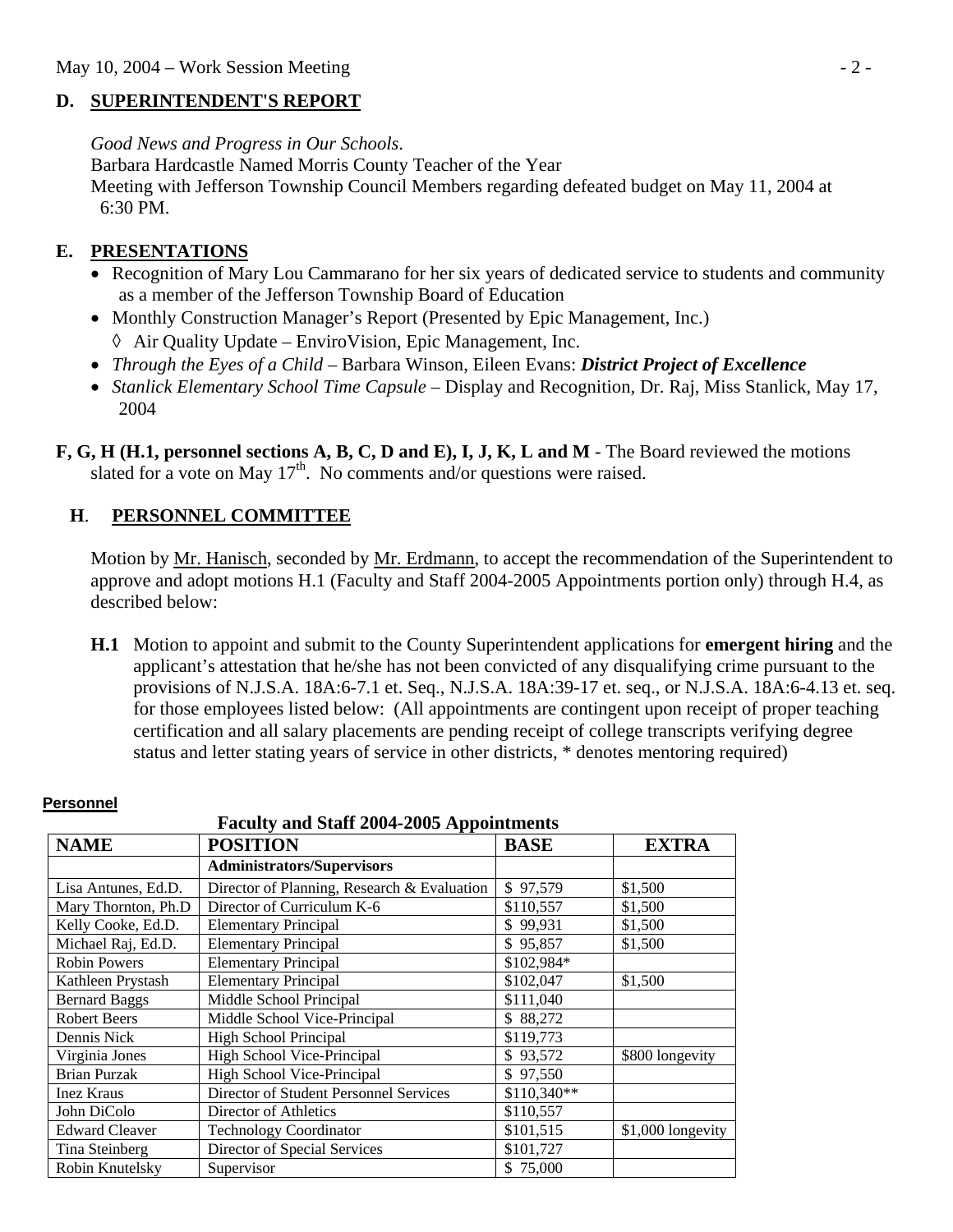### **Administrative Support Staff**

| Eileen Matak           | Supervisor                        | \$98,289             |                 |
|------------------------|-----------------------------------|----------------------|-----------------|
| Robert Quinn           | Supervisor                        | \$96,031             |                 |
| Eleanor Urciuolo       | Supervisor                        | \$ 80,455            |                 |
| Lynne Stanlick         | <b>Transportation Coordinator</b> | \$79,328.76          | \$775 longevity |
| <b>Thomas Vogel</b>    | Master Mechanic                   | \$64,141.96          |                 |
| June Wilson            | Asst to Transp Coord              | \$ 38,591            |                 |
| Deborah Levonick       | To be assigned                    | \$55,595.56          | \$625 longevity |
| Christina Riker        | <b>Staff Accountant</b>           | \$60,000             |                 |
| <b>Phyllis Haines</b>  | <b>Confidential Secretary</b>     | \$47,962.77          |                 |
| Brenda Fletcher        | <b>Confidential Secretary</b>     | \$61,837.78          | \$775 longevity |
| Joan Holleritter       | <b>Confidential Secretary</b>     | \$64,372.92          | \$775 longevity |
| Elizabeth Hickey       | <b>Treasurer of School Monies</b> | 6,838.17<br>\$       |                 |
| <b>Susan Sincavage</b> | <b>School Courier</b>             | $10.99$ /pr hr<br>\$ |                 |
| Susan Sacino           | Substitute Caller                 | 5,110.71<br>\$       |                 |

#### **\*Note: Salary correction from 102,655 to 102,984 \*\*Note: Salary correction from 109,987 to 110,340**

| <b>Name</b>              | Position                | Degree/Step  | <b>Base Salary</b> | Longevity | <b>Extra</b> | <b>Total Salary</b> |
|--------------------------|-------------------------|--------------|--------------------|-----------|--------------|---------------------|
| Laura Ajaj               | Teacher .6              | <b>BA/16</b> | \$35,171           |           |              | \$35,171            |
| Jennifer Allen           | Teacher                 | <b>BA/06</b> | \$42,400           |           |              | \$42,400            |
| Leigh Allocca            | Teacher .49             | BA+15/02     | \$20,030           |           |              | \$20,030            |
| Jean Anderson            | Teacher                 | MA/07        | \$45,348           |           |              | \$45,348            |
| Sandra Archer            | Teacher                 | <b>MA/07</b> | \$45,348           |           |              | \$45,348            |
| Ralph Argondizzo         | Teacher                 | MA+30/07     | \$47,348           |           |              | \$47,348            |
| Lenore Arnold            | Teacher                 | <b>BA/07</b> | \$43,348           |           |              | \$43,348            |
| Georgette Atkinson       | Speech                  | MA+15/15     | \$63,852           |           |              | \$63,852            |
| Marci Austin             | Teacher                 | BA+15/17     | \$65,143           |           |              | \$65,143            |
| Donna Lee Bamond         | Teacher                 | MEQ/13       | \$54,506           |           |              | \$54,506            |
| Patricia Barile          | Teacher                 | MA+15/13     | \$55,888           |           |              | \$55,888            |
| <b>Richard Barrieres</b> | Teacher                 | MA/11        | \$49,343           |           |              | \$49,343            |
| <b>Charlotte Bayley</b>  | Teacher                 | MA+30/14     | \$64,552           |           |              | \$64,552            |
| <b>Carol Beier</b>       | Teacher                 | <b>BA/15</b> | \$55,468           |           |              | \$55,468            |
| Susan Betar              | Teacher                 | MA+30/18     | \$79,270           | \$6,101   | \$200        | \$85,571            |
| Estelle Bishop           | Teacher                 | <b>BA/03</b> | \$39,877           |           |              | \$39,877            |
| <b>Alexis Black</b>      | <b>School Nurse</b>     | MA+30/18     | \$79,270           | \$5,000   |              | \$84,270            |
| Evelyn Blake             | <b>BSIP Teacher .52</b> | <b>BA/18</b> | \$33,020           | \$2,600   |              | \$35,620            |
| <b>Sharon Bock</b>       | Teacher                 | <b>BA/06</b> | \$42,400           |           |              | \$42,400            |
| Linda Bonora             | Teacher                 | <b>BA/09</b> | \$45,246           |           |              | \$45,246            |
| Dalyce Boyer             | <b>Social Worker</b>    | MA+30/18     | \$79,270           | \$6,101   | \$450        | \$85,821            |
| Nancy Boyle              | Teacher                 | MA/18        | \$71,150           | \$2,000   |              | \$73,150            |
| Claire Brennan           | <b>SAC</b>              | MA+30/18     | \$79,270           | \$3,000   |              | \$82,270            |
| David Bresett            | Teacher                 | MA+30/18     | \$79,270           | \$6,101   | \$450        | \$85,821            |
| Joan Bresko              | Librarian               | MA+30/16     | \$73,301           |           |              | \$73,301            |
| Linda Brun               | Teacher                 | <b>BA/14</b> | \$52,422           |           |              | \$52,422            |
| Amy Bush                 | Teacher                 | MA+30/18     | \$79,270           | \$4,000   | \$200        | \$83,470            |
| Barbara Cahill           | Teacher                 | MEQ/18       | \$71,150           | \$7,932   | \$600        | \$79,682            |
| Cheryl Cantoni           | Teacher                 | <b>BA/07</b> | \$43,348           |           |              | \$43,348            |
| Nicole Caraturo          | Teacher                 | <b>BA/07</b> | \$43,348           |           |              | \$43,348            |
| <b>Susan Carlsen</b>     | Teacher                 | <b>BA/08</b> | \$44,297           |           |              | \$44,297            |
| Elizabeth Carney         | <b>School Nurse</b>     | <b>BA/10</b> | \$46,195           |           |              | \$46,195            |
| Siobhan Caroll           | Teacher                 | MA+15/07     | \$46,348           |           |              | \$46,348            |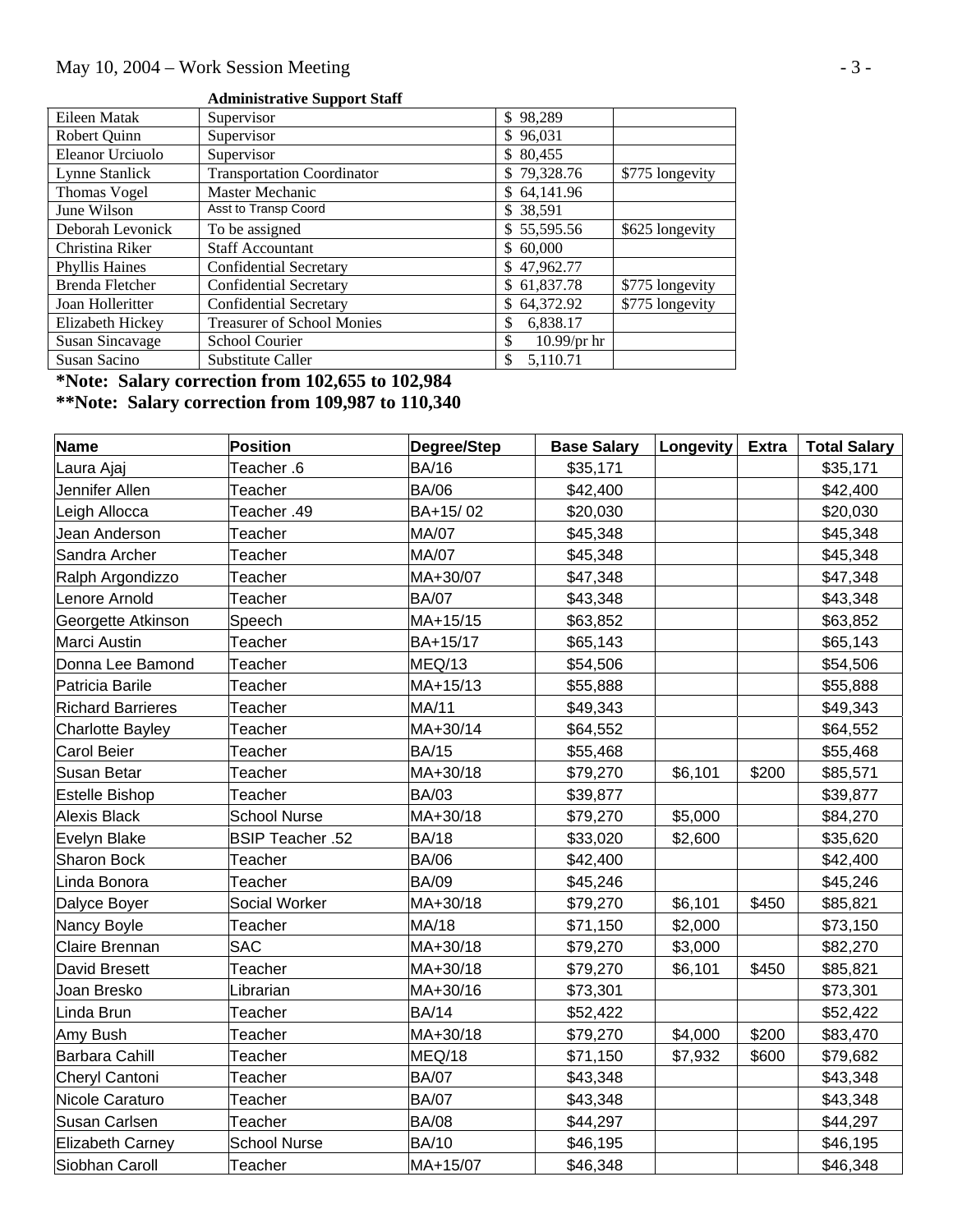# May 10, 2004 – Work Session Meeting - 4 -

| <b>Name</b>                    | <b>Position</b>           | Degree/Step  | <b>Base Salary</b> | Longevity | <b>Extra</b> | <b>Total Salary</b> |
|--------------------------------|---------------------------|--------------|--------------------|-----------|--------------|---------------------|
| Patricia Carroll               | Teacher                   | MA+15/15     | \$63,852           |           |              | \$63,852            |
| Roxanne Casciano               | Teacher                   | BA+15/11     | \$48,143           |           |              | \$48,143            |
| <b>Shannon Castimore</b>       | Teacher                   | BA+15/05     | \$42,504           |           |              | \$42,504            |
| Marietta Cerciello             | Teacher                   | MA+15/18     | \$73,250           | \$7,679   | \$600        | \$81,529            |
| Jodie Ciaraffo                 | Teacher                   | MA+15/16     | \$67,828           |           | \$200        | \$68,028            |
| Elizabeth Cieri                | Teacher                   | MA+30/18     | \$79,270           | \$8,290   | \$600        | \$88,160            |
| <b>Sharon Ciliento</b>         | Teacher                   | <b>BA/04</b> | \$40,672           |           |              | \$40,672            |
| Lynne Cilli                    | <b>Guidance Counselor</b> | MA+30/18     | \$79,270           | \$3,000   |              | \$82,270            |
| <b>Christine Cinnamon</b>      | Teacher                   | <b>BA/05</b> | \$41,504           |           |              | \$41,504            |
| John Cinotti                   | Teacher                   | MA+30/18     | \$79,270           | \$7,932   | \$600        | \$87,802            |
| Sharon Clayton                 | Teacher                   | <b>BA/05</b> | \$41,504           |           |              | \$41,504            |
| <b>Theresa Conklin</b>         | Librarian                 | <b>BA/18</b> | \$63,500           | \$7,588   | \$600        | \$71,688            |
| Amy Connors                    | Teacher                   | BA+15/07     | \$44,348           |           |              | \$44,348            |
| <b>Arthur Constantino</b>      | Teacher                   | MA+30/18     | \$79,270           | \$8,026   | \$600        | \$87,896            |
| Diana Constantino              | <b>School Nurse</b>       | MEQ/15       | \$61,961           |           |              | \$61,961            |
| Carol Corazza                  | Teacher .40               | BA+15/12     | \$19,971           |           |              | \$19,971            |
| Karen Correia                  | Teacher                   | BA+15/15     | \$57,360           |           |              | \$57,360            |
| Jennifer Costabile             | Teacher                   | <b>BA/06</b> | \$42,400           |           |              | \$42,400            |
| Jan Courtney                   | Teacher                   | <b>BA/07</b> | \$43,348           |           |              | \$43,348            |
| <b>Catherine Curd</b>          | Teacher                   | MEQ/17       | \$70,756           |           |              | \$70,756            |
| Kathleen Cutrona               | Teacher                   | <b>BA/06</b> | \$42,400           |           |              | \$42,400            |
| <b>Beth Daily</b>              | LDT/C                     | MA+30/14     | \$64,552           |           |              | \$64,552            |
| Kathleen D'Ambrosio            | Teacher                   | BA+15/07     | \$44,348           |           |              | \$44,348            |
| Patricia D'Arco                | Teacher                   | <b>BA/05</b> | \$41,504           |           |              | \$41,504            |
| Patricia Davey                 | <b>Guidance Counselor</b> | MA+15/17     | \$72,856           |           |              | \$72,856            |
| <b>Mary Decker</b>             | <b>School Nurse</b>       | MA+30/18     | \$79,270           | \$6,101   | \$450        | \$85,821            |
| Andrea DeGraaf                 | Techer .52                | MA/08        | \$24,074           |           |              | \$24,074            |
| Linda Devore                   | Teacher                   | MEQ/18       | \$71,150           | \$7,932   | \$500        | \$79,582            |
| Peter Joseph DiGennaro Teacher |                           | MA+15/13     | \$55,888           |           | \$200        | \$56,088            |
| Diane DiLemmo                  | Teacher                   | <b>BA/18</b> | \$63,500           | \$5,867   |              | \$69,367            |
| Patricia Dillenkofer           | Teacher                   | <b>MA/17</b> | \$70,756           |           |              | \$70,756            |
| Jerilyn Doherty                | Guidance Counselor        | MA+30/18     | \$79,270           | \$3,000   |              | \$82,270            |
| <b>Barbara Donnelly</b>        | Teacher                   | BA+15/07     | \$44,348           |           |              | \$44,348            |
| Elizabeth Doyle                | Librarian                 | BA+15/12     | \$49,927           |           |              | \$49,927            |
| <b>Carol Drake</b>             | Teacher                   | MA/16        | \$65,651           |           |              | \$65,651            |
| <b>Jessica Drew</b>            | Teacher                   | BA+15/02     | \$40,877           |           |              | \$40,877            |
| Linda Ducceschi                | Teacher                   | BA+15/09     | \$46,246           |           |              | \$46,246            |
| Cathy Duda                     | Teacher                   | <b>BA/16</b> | \$58,618           |           |              | \$58,618            |
| Gregg Eck                      | Teacher                   | MA/18        | \$71,150           | \$2,000   |              | \$73,150            |
| Gail Eckert                    | Teacher                   | <b>BA/18</b> | \$63,500           | \$5,000   |              | \$68,500            |
| Denyse Edge                    | Social Worker             | MA/14        | \$58,187           |           |              | \$58,187            |
| Josephine Eicher               | Teacher                   | MA+30/18     | \$79,270           | \$5,000   |              | \$84,270            |
| Jamie Emmons                   | Teacher                   | <b>BA/18</b> | \$63,500           | \$4,000   |              | \$67,500            |
| Taisa Engelsman                | Teacher                   | <b>BA/06</b> | \$42,400           |           |              | \$42,400            |
| Eileen Evans                   | Teacher                   | <b>BA/15</b> | \$55,468           |           |              | \$55,468            |
| Maureen Fahrer                 | Teacher                   | <b>BA/18</b> | \$63,500           | \$2,000   |              | \$65,500            |
| Nicole Fastnacht               | Teacher                   | BA+15/07     | \$44,348           |           |              | \$44,348            |
| Angela Feldmann                | Teacher                   | MEQ/18       | \$71,150           | \$6,959   | \$450        | \$78,559            |
| Carol Fern                     | Teacher                   | <b>BA/08</b> | \$44,297           |           |              | \$44,297            |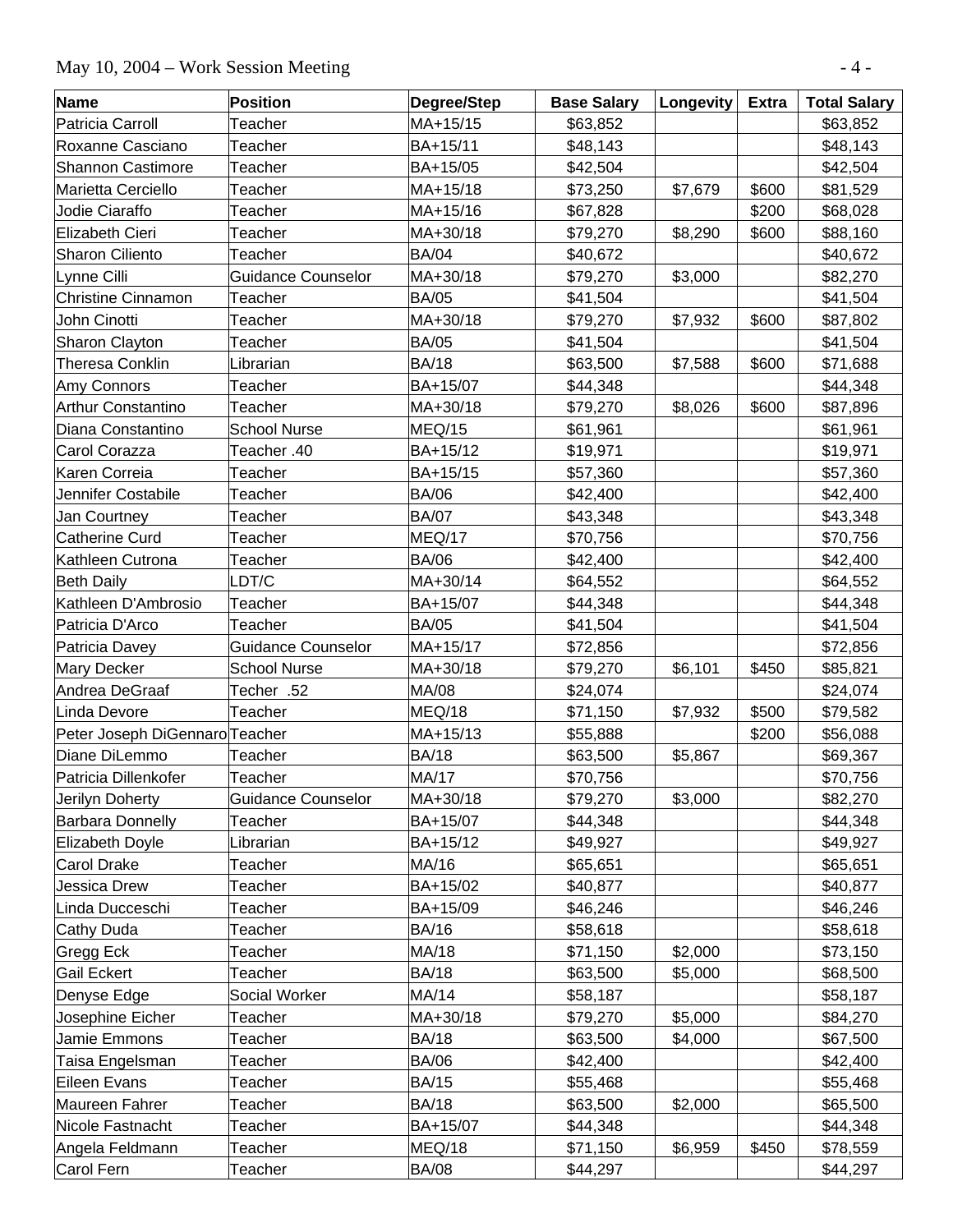# May 10, 2004 – Work Session Meeting - 5 -

| <b>Name</b>             | <b>Position</b>         | Degree/Step  | <b>Base Salary</b> | Longevity | <b>Extra</b> | <b>Total Salary</b> |
|-------------------------|-------------------------|--------------|--------------------|-----------|--------------|---------------------|
| Nina Ferro              | Teacher                 | MA+30/18     | \$79,270           | \$5,000   |              | \$84,270            |
| <b>Mary Fiorello</b>    | Librarian               | MEQ/18       | \$71,150           | \$5,982   |              | \$77,132            |
| <b>Ernest Fisher</b>    | Teacher                 | BA+15/09     | \$46,246           |           |              | \$46,246            |
| Sandra Fisher           | Teacher                 | MA+30/18     | \$79,270           | \$3,000   | \$450        | \$82,720            |
| Lois Fitzgerald         | <b>BSIP Teacher .52</b> | <b>BA/18</b> | \$33,020           | \$1,560   |              | \$34,580            |
| Kristen FitzPatrick     | Teacher .49             | <b>BA/02</b> | \$19,540           |           |              | \$19,540            |
| <b>Frances Focacci</b>  | <b>BSIP Teacher .52</b> | <b>BA/18</b> | \$33,020           | \$2,080   |              | \$35,100            |
| <b>Betty Fostle</b>     | Teacher                 | MA+30/18     | \$79,270           | \$8,290   | \$450        | \$88,010            |
| Barbara Francavilla     | <b>SAC</b>              | MA+15/12     | \$53,134           |           |              | \$53,134            |
| Frank Garza             | Teacher                 | MEQ/18       | \$71,150           | \$5,982   |              | \$77,132            |
| Lorraine Gastrock       | Teacher                 | MA/17        | \$70,756           |           |              | \$70,756            |
| Meghan Gecek            | Teacher                 | <b>BA/02</b> | \$39,877           |           |              | \$39,877            |
| Peter Glusiec           | Teacher                 | BA+15/18     | \$65,530           | \$4,000   |              | \$69,530            |
| Helen Gogick            | Teacher                 | MEQ/18       | \$71,150           | \$4,000   | \$450        | \$75,600            |
| <b>Steven Gottlieb</b>  | Teacher                 | MA+30/18     | \$79,270           | \$8,290   |              | \$87,560            |
| Eileen Grady            | Teacher                 | MEQ/11       | \$49,343           |           |              | \$49,343            |
| Pamela Graham           | Teacher                 | MA/05        | \$43,504           |           |              | \$43,504            |
| Linda Grlica            | Teacher                 | <b>BA/11</b> | \$25,300           |           |              | \$25,300            |
| Philip Guarraia         | School Psychologist     | MA+30/14     | \$64,552           |           |              | \$64,552            |
| Joseph Guziewicz        | Teacher                 | MA/15        | \$61,961           |           |              | \$61,961            |
| Linda Hack              | Teacher                 | MA+30/10     | \$50,195           |           |              | \$50,195            |
| Deborah Halsall         | Teacher                 | <b>BA/06</b> | \$42,400           |           |              | \$42,400            |
| Stephen Hannaway        | Guidance Counselor      | MA+30/18     | \$79,270           | \$5,000   | \$450        | \$84,720            |
| Cecilia Hansen          | Teacher                 | MA/14        | \$58,187           |           | \$200        | \$58,387            |
| Barbara Hardcastle      | Librarian               | MEQ/18       | \$71,150           | \$5,982   | \$500        | \$77,632            |
| Christina Hardin        | Teacher                 | <b>BA/06</b> | \$42,400           |           |              | \$42,400            |
| <b>Christine Harris</b> | Teacher                 | BA+15/03     | \$40,877           |           |              | \$40,877            |
| <b>Michael Harris</b>   | Teacher                 | <b>BA/06</b> | \$42,400           |           |              | \$42,400            |
| Nancy Harris            | Teacher                 | MA+30/16     | \$73,301           |           |              | \$73,301            |
| Susan T. Headley        | Teacher                 | BA+15/18     | \$65,530           | \$5,897   | \$500        | \$71,927            |
| Lisa Heckenberger       | Teacher .49             | BA+15/03     | \$20,030           |           |              | \$20,030            |
| Kristin Hedges          | Teacher                 | <b>BA/03</b> | \$39,877           |           |              | \$39,877            |
| Deborah Helfand         | Teacher                 | BA+15/09     | \$46,246           |           | \$200        | \$46,446            |
| Susan Hemberger         | Teacher                 | MA+30/18     | \$79,270           | \$3,000   |              | \$82,270            |
| Lorraine Herman         | <b>BSIP Teacher .49</b> | <b>BA/04</b> | \$19,929           |           |              | \$19,929            |
| Cathleen Hille          | Teacher                 | MA+30/18     | \$79,270           | \$8,290   |              | \$87,560            |
| Dana Hille              | Teacher                 | <b>BA/04</b> | \$40,672           |           |              | \$40,672            |
| Jessica Hoertel         | Teacher                 | <b>BA/04</b> | \$40,672           |           |              | \$40,672            |
| Beth Hoffman            | Teacher                 | MA/07        | \$45,348           |           |              | \$45,348            |
| Kim Hollar              | Teacher                 | BA+15/07     | \$44,348           |           |              | \$44,348            |
| Lisa Hopper             | Teacher                 | MA+30/18     | \$79,270           | \$3,000   |              | \$82,270            |
| Brian Hough             | Teacher                 | <b>BA/07</b> | \$43,348           |           |              | \$43,348            |
| Catherine Hugo          | Social Worker           | MA+30/18     | \$79,270           | \$2,000   |              | \$81,270            |
| Jodie Hunter            | Teacher                 | <b>BA/07</b> | \$43,348           |           |              | \$43,348            |
| Janice Inguagiato       | Teacher                 | MA+30/18     | \$79,270           | \$8,290   | \$600        | \$88,160            |
| Linda Iraggi            | Teacher                 | <b>BA/18</b> | \$63,500           | \$5,000   |              | \$68,500            |
| Thomas Januszeski       | Teacher                 | <b>BA/18</b> | \$63,500           | \$4,000   |              | \$67,500            |
| Pauline Jelken          | Teacher                 | <b>BA/18</b> | \$63,500           | \$5,000   | \$450        | \$68,950            |
| Elizabeth Jermyn        | Teacher                 | <b>BA/04</b> | \$40,672           |           |              | \$40,672            |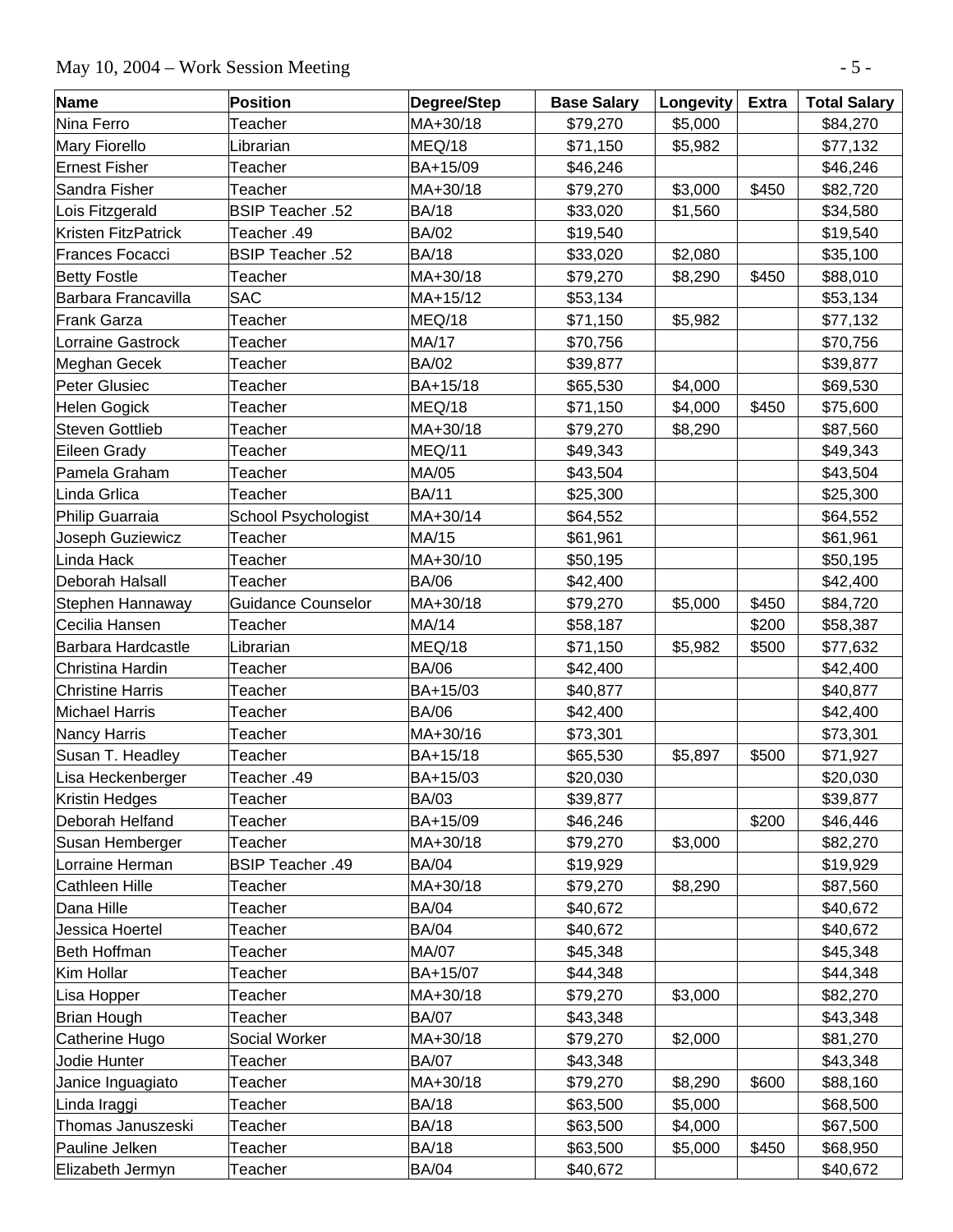# May 10, 2004 – Work Session Meeting - 6 -

| <b>Name</b>               | Position                        | Degree/Step  | <b>Base Salary</b> | Longevity | <b>Extra</b> | <b>Total Salary</b> |
|---------------------------|---------------------------------|--------------|--------------------|-----------|--------------|---------------------|
| Lori Johnson              | Teacher                         | <b>BA/09</b> | \$45,246           |           |              | \$45,246            |
| <b>Michael Kalavik</b>    | Teacher                         | MA+30/18     | \$79,270           | \$3,000   |              | \$82,270            |
| Cheryl Kanazik            | Teacher                         | <b>BA/03</b> | \$39,877           |           |              | \$39,877            |
| Kelly Kaufmann            | Teacher                         | <b>BA/02</b> | \$39,877           |           |              | \$39,877            |
| <b>Shawn Kielty</b>       | Teacher                         | MA+15/18     | \$73,250           | \$2,000   |              | \$75,250            |
| Janet King                | Teacher                         | MA/06        | \$44,400           |           |              | \$44,400            |
| Lori Kircher              | Teacher                         | MA/09        | \$47,246           |           |              | \$47,246            |
| Jason Klebez              | Teacher                         | MA/03        | \$41,877           |           |              | \$41,877            |
| Douglas Klein             | Teacher                         | <b>BA/03</b> | \$39,877           |           |              | \$39,877            |
| Dean Klutkowski           | Teacher                         | <b>BA/16</b> | \$58,618           |           |              | \$58,618            |
| Michele Koontz            | Teacher                         | MA+15/13     | \$55,888           |           |              | \$55,888            |
| Carol Kreisinger          | Teacher                         | MA/09        | \$47,246           |           |              | \$47,246            |
| Roseann Krygier           | Teacher                         | <b>BA/07</b> | \$43,348           |           |              | \$43,348            |
| Kenneth Kuzmiak           | Teacher                         | MA/18        | \$71,150           | \$7,932   | \$500        | \$79,582            |
| Kathryn Landsman          | Teacher                         | <b>BA/09</b> | \$45,246           |           |              | \$45,246            |
| <b>Christy Lang</b>       | Teacher                         | <b>BA/03</b> | \$39,877           |           |              | \$39,877            |
| <b>Heather Laratta</b>    | Teacher                         | <b>BA/02</b> | \$39,877           |           |              | \$39,877            |
| Virginia Latham           | Teacher                         | MEQ/18       | \$71,150           | \$5,000   | \$200        | \$76,350            |
| Deborah Latronica         | Teacher                         | MA/18        | \$71,150           | \$4,000   |              | \$75,150            |
| Robin Lehmann             | Teacher                         | <b>BA/02</b> | \$39,877           |           |              | \$39,877            |
| Linda Leighton            | Teacher                         | MA+30/18     | \$79,270           | \$8,290   | \$600        | \$88,160            |
| Nancy Leighton            | Teacher                         | MEQ/18       | \$71,150           | \$6,959   | \$500        | \$78,609            |
| <b>Sherry Rose Lenox</b>  | 80%Speech Teacher               | MA+30/10     | \$40,156           |           |              | \$40,156            |
| Karen Lerch               | Teacher                         | <b>BA/02</b> | \$39,877           |           |              | \$39,877            |
| <b>Ed Levens</b>          | Teacher                         | MA+15/18     | \$73,250           | \$8,026   | \$1,900      | \$83,176            |
| <b>Matthew Levine</b>     | Teacher                         | BA+15/06     | \$43,400           |           |              | \$43,400            |
| George Lewanda            | Teacher                         | MA+15/18     | \$73,250           | \$3,000   |              | \$76,250            |
| Ann Lewis                 | Teacher                         | MA+30/18     | \$79,270           | \$6,101   |              | \$85,371            |
| Ann Loftus                | Teacher                         | <b>BA/02</b> | \$39,877           | \$0       |              | \$39,877            |
| Laura Lowe                | Teacher                         | MA+15/08     | \$47,297           | \$0       |              | \$47,297            |
| Marlene Lubin             | Teacher                         | MA+15/12     | \$53,134           | \$0       |              | \$53,134            |
| Joan Lucas                | Teacher                         | MA/14        | \$58,187           | \$0       |              | \$58,187            |
| Barbara Lundsten          | <b>School Nurse</b>             | <b>BA/06</b> | \$42,400           | \$0       |              | \$42,400            |
| Lillian MacRae            | <b>School Nurse</b>             | BA+15/04     | \$41,672           | \$0       |              | \$41,672            |
| <b>Beverly Mallatratt</b> | Teacher                         | <b>BA/07</b> | \$43,348           | \$0       |              | \$43,348            |
| Kathleen Mansbery         | Teacher                         | MA+30/18     | \$79,270           | \$8,290   | \$500        | \$88,060            |
| Denise Manzione           | Teacher                         | <b>BA/03</b> | \$39,877           |           |              | \$39,877            |
| Suzan Maragliano          | Teacher                         | MA+30/18     | \$79,270           | \$7,198   | \$500        | \$86,968            |
| Jennifer Markowick        | SAC/Guidance Counselor MA+30/18 |              | \$79,270           | \$4,000   |              | \$83,270            |
| Sarah Martin              | Teacher                         | <b>BA/05</b> | \$41,504           |           |              | \$41,504            |
| Joanne Martino            | SAC/Guidance Counselor MA+30/10 |              | \$50,195           |           |              | \$50,195            |
| Karen Mason               | Teacher                         | MA+15/13     | \$55,888           |           | \$200        | \$56,088            |
| <b>Carmen Massotto</b>    | School Psychologist .40         | MA+15/18     | \$29,300           | \$3,173   |              | \$32,473            |
| Susan Mathiasen           | Teacher                         | <b>BA/07</b> | \$43,348           |           |              | \$43,348            |
| Joseph Mattessich         | Teacher                         | <b>BA/09</b> | \$45,246           |           |              | \$45,246            |
| Kevin McCabe              | Teacher                         | BA+15/07     | \$44,348           |           |              | \$44,348            |
| James McCauley            | Teacher                         | MA+30/18     | \$79,270           | \$8,290   | \$450        | \$88,010            |
| Molly McClung             | Teacher                         | <b>BA/07</b> | \$43,348           |           |              | \$43,348            |
| Rosemary McHugh           | Teacher                         | MA/18        | \$71,150           | \$4,000   |              | \$75,150            |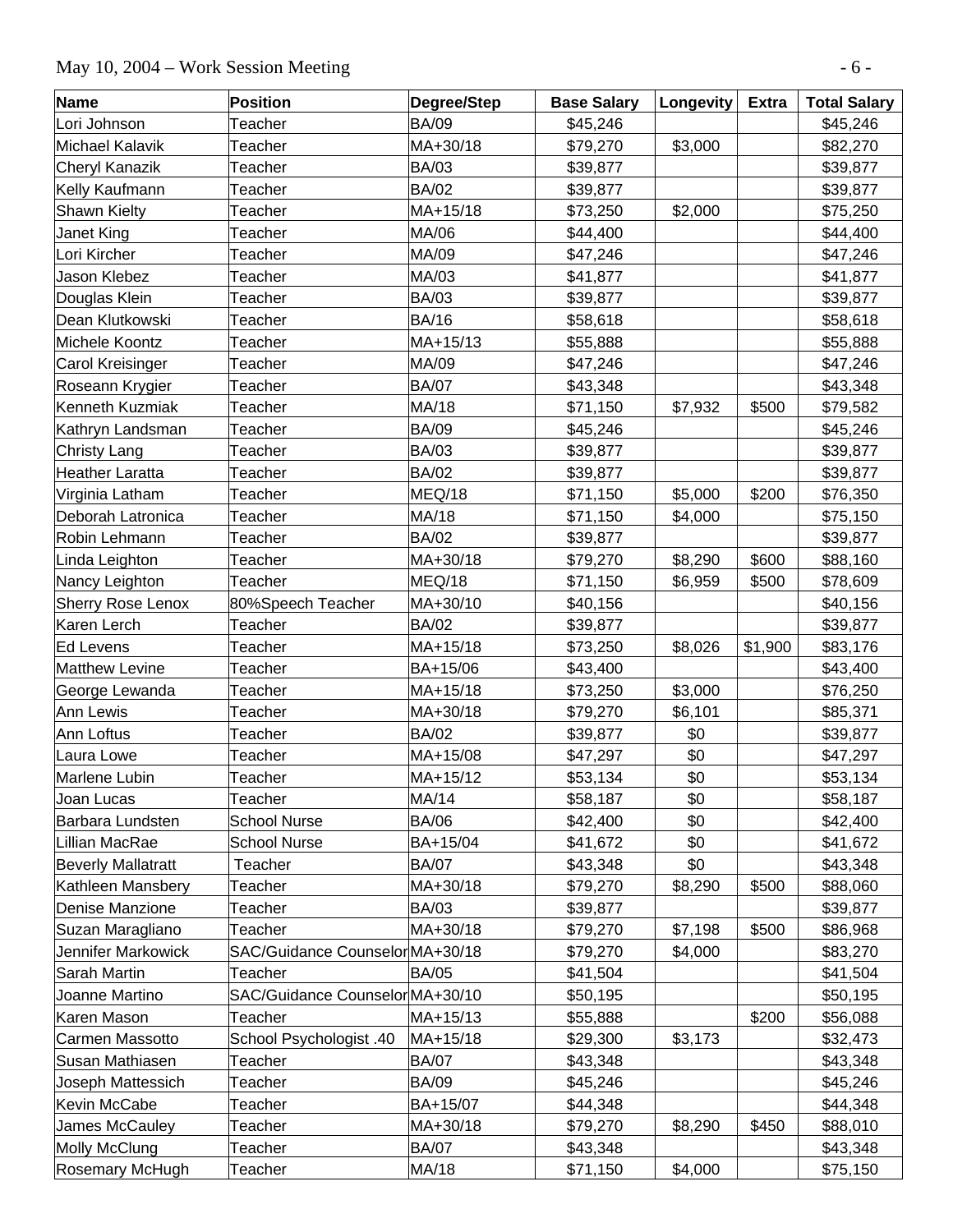# May 10, 2004 – Work Session Meeting - 7 -

| Name                     | Position                  | Degree/Step  | <b>Base Salary</b> | Longevity | <b>Extra</b> | <b>Total Salary</b> |
|--------------------------|---------------------------|--------------|--------------------|-----------|--------------|---------------------|
| Maryellen McLeod         | Teacher                   | BA+15/11     | \$48,143           |           |              | \$48,143            |
| Lori McLoughlin          | Teacher                   | MEQ/17       | \$70,756           |           |              | \$70,756            |
| Danette McNelis          | Teacher                   | MA/18        | \$71,150           | \$4,000   | \$200        | \$75,350            |
| Jerome Memory            | <b>Guidance Counselor</b> | MA+30/18     | \$79,270           | \$8,290   | \$600        | \$88,160            |
| Louis Migliacci Jr       | Teacher                   | MA+30/18     | \$79,270           | \$2,000   |              | \$81,270            |
| <b>Stacy Milan</b>       | Teacher                   | <b>BA/04</b> | \$40,672           |           |              | \$40,672            |
| Suzanne Miliano          | Teacher                   | <b>BA/13</b> | \$50,490           |           |              | \$50,490            |
| <b>Robin Mitchell</b>    | Teacher                   | MEQ/18       | \$71,150           | \$7,932   | \$600        | \$79,682            |
| Lynda Mohlenhoff         | Teacher                   | MA/11        | \$49,343           |           |              | \$49,343            |
| Judy Moneypenny          | <b>School Nurse</b>       | BA+15/18     | \$65,530           | \$3,000   |              | \$68,530            |
| <b>Colleen Moore</b>     | Teacher                   | <b>BA/04</b> | \$40,672           |           |              | \$40,672            |
| <b>Kevin Moore</b>       | Teacher                   | MA+30/18     | \$79,270           | \$5,000   | \$450        | \$84,720            |
| Denise Morando           | Teacher                   | <b>BA/08</b> | \$44,297           |           |              | \$44,297            |
| Sarah Murray             | Teacher                   | <b>BA/02</b> | \$39,877           |           |              | \$39,877            |
| Lorraine Nemeth          | Teacher                   | <b>BA/06</b> | \$42,400           |           |              | \$42,400            |
| Deborah Newman           | <b>Guidance Counselor</b> | MA+30/16     | \$73,301           |           |              | \$73,301            |
| <b>Christine Nikolis</b> | Teacher                   | MA/11        | \$49,343           |           |              | \$49,343            |
| John Notte               | Teacher                   | MEQ/18       | \$71,150           | \$7,932   | \$450        | \$79,532            |
| James O'Connor           | Teacher                   | MA+30/18     | \$79,270           | \$4,000   |              | \$83,270            |
| Ellen Oliveri            | Teacher                   | <b>BA/18</b> | \$63,500           | \$7,679   | \$600        | \$71,779            |
| Karen Olsen              | Teacher                   | <b>BA/08</b> | \$44,297           |           |              | \$44,297            |
| Jeanne O'Neill           | Teacher                   | MEQ/18       | \$71,150           | \$2,000   |              | \$73,150            |
| Jennifer Oprandy         | Teacher                   | <b>BA/02</b> | \$39,877           |           |              | \$39,877            |
| <b>Stacy Ortense</b>     | Teacher                   | MA/08        | \$46,297           |           |              | \$46,297            |
| Janice Ortner-Stein      | Sch Psychologist          | MA+30/14     | \$64,552           |           |              | \$64,552            |
| Amy Ottavinia            | Teacher                   | <b>BA/05</b> | \$41,504           |           |              | \$41,504            |
| <b>Frank Ottens</b>      | Teacher                   | <b>BA/18</b> | \$63,500           | \$5,867   |              | \$69,367            |
| Joan Pagano              | Teacher                   | MA/14        | \$58,187           |           |              | \$58,187            |
| <b>Cheryl Palko</b>      | Teacher                   | <b>BA/04</b> | \$40,672           |           |              | \$40,672            |
| <b>Brian Palumbo</b>     | Teacher                   | <b>BA/04</b> | \$40,672           |           |              | \$40,672            |
| <b>Susan Pasake</b>      | Teacher                   | <b>BA/18</b> | \$63,500           | \$5,867   | \$200        | \$69,567            |
| <b>Theresa Pawlicki</b>  | LDT/C                     | MA+30/09     | \$49,246           |           |              | \$49,246            |
| <b>Carolyn Perkins</b>   | Guidance Counselor        | MA+15/10     | \$49,195           |           |              | \$49,195            |
| Megan Piazza             | Teacher                   | BA+15/03     | \$40,877           |           |              | \$40,877            |
| Katherine Pierson        | Teacher                   | MA/03        | \$41,877           |           |              | \$41,877            |
| Linda Pierson            | Teacher                   | MEQ/18       | \$71,150           | \$3,000   |              | \$74,150            |
| Diane Pilewski           | Teacher                   | BA+15/18     | \$65,530           | \$7,679   | \$500        | \$73,709            |
| <b>Heather Pinto</b>     | Teacher                   | BA+15/03     | \$40,877           |           |              | \$40,877            |
| <b>Barbara Platz</b>     | Teacher                   | <b>BA/09</b> | \$45,246           |           |              | \$45,246            |
| <b>Howard Pollison</b>   | Teacher                   | MA+30/18     | \$79,270           | \$6,013   |              | \$85,283            |
| <b>Gale Powell</b>       | Teacher                   | MA+30/18     | \$79,270           | \$8,026   | \$500        | \$87,796            |
| <b>Margaret Pratt</b>    | Teacher                   | MA+30/18     | \$79,270           | \$8,290   | \$800        | \$88,360            |
| Phyllis Pugliesi-Smith   | Teacher                   | <b>BA/18</b> | \$63,500           | \$4,000   |              | \$67,500            |
| Michele Smith            | Teacher                   | MEQ/18       | \$71,150           | \$6,013   | \$450        | \$77,613            |
| Nancy Rhinesmith         | Teacher                   | <b>BA18</b>  | \$63,500           | \$4,000   |              | \$67,500            |
| Karen Riccobono          | Teacher                   | MA+15/18     | \$73,250           | \$4,000   |              | \$77,250            |
| <b>Kay Richards</b>      | School Psychologist       | MA+30/18     | \$79,270           | \$5,000   |              | \$84,270            |
| <b>Carol Robbins</b>     | Teacher                   | MEQ/18       | \$71,150           | \$5,982   | \$450        | \$77,582            |
| Sharon Rocks             | Teacher                   | <b>BA/05</b> | \$41,504           |           |              | \$41,504            |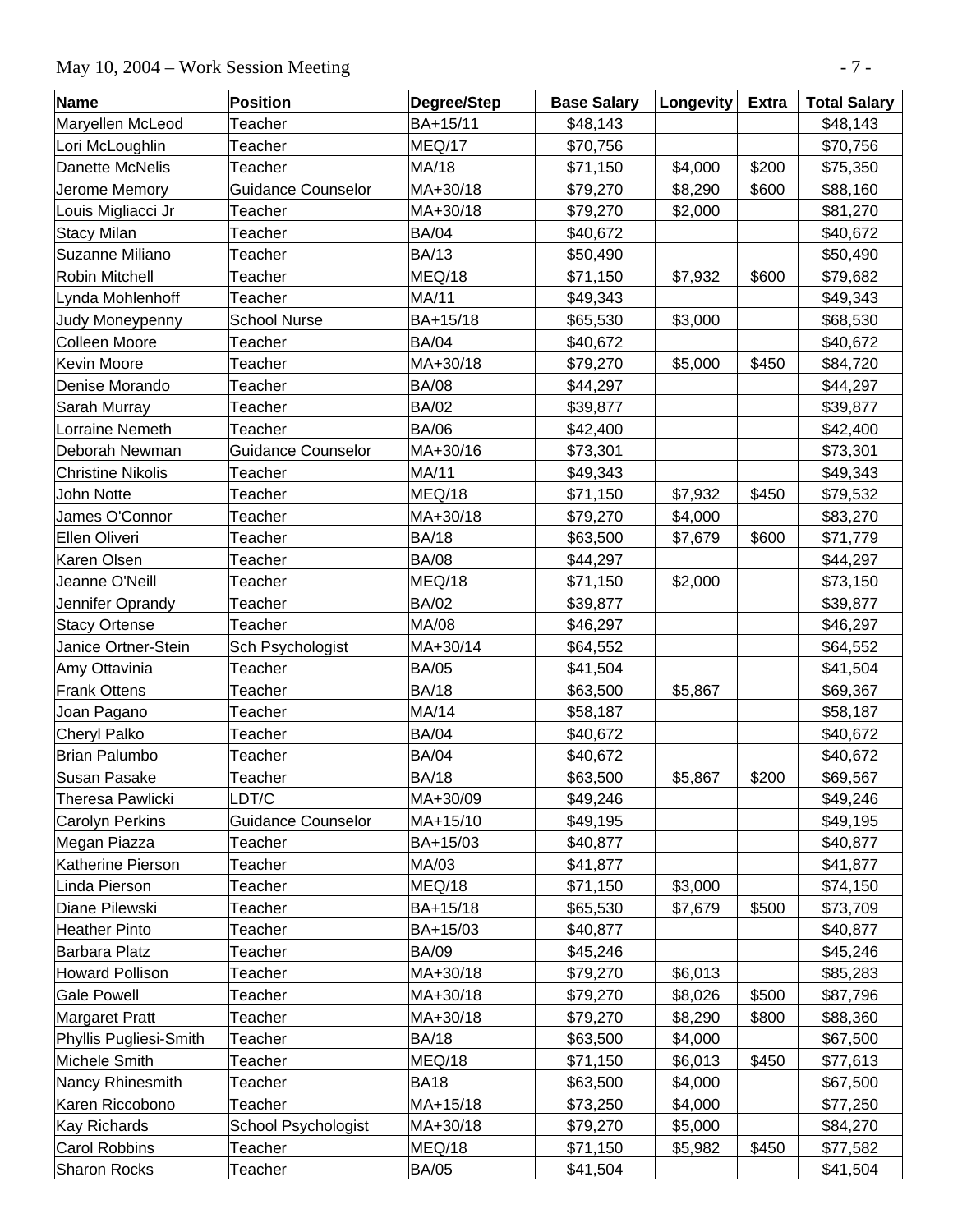# May 10, 2004 – Work Session Meeting - 8 -

| <b>Name</b>              | <b>Position</b>           | Degree/Step  | <b>Base Salary</b> | Longevity | <b>Extra</b> | <b>Total Salary</b> |
|--------------------------|---------------------------|--------------|--------------------|-----------|--------------|---------------------|
| Suzanne Rodgers          | LDT/C.80                  | <b>MA/17</b> | \$56,605           |           |              | \$56,605            |
| <b>Gino Rose</b>         | Teacher                   | <b>BA/05</b> | \$41,504           |           |              | \$41,504            |
| Joanne Ross              | Teacher                   | MA+30/18     | \$79,270           | \$8,290   | \$450        | \$88,010            |
| <b>James Rowe</b>        | Teacher                   | <b>BA/07</b> | \$43,348           |           |              | \$43,348            |
| <b>Kristie Rowe</b>      | Teacher                   | <b>BA/06</b> | \$42,400           |           |              | \$42,400            |
| Dorothy Sabarese         | Teacher                   | BA+15/16     | \$60,580           |           |              | \$60,580            |
| Kristen Saso             | Teacher                   | <b>BA/02</b> | \$39,877           |           |              | \$39,877            |
| Diane Savacool           | <b>Athletic Trainer</b>   | <b>BA/05</b> | \$41,504           |           |              | \$41,504            |
| <b>Kasey Savage</b>      | Teacher                   | <b>BA/05</b> | \$41,504           |           |              | \$41,504            |
| Niemah Scherlacher       | LDT/C .60                 | MA/12        | \$31,186           |           |              | \$31,186            |
| Pat Schoeck              | <b>BSIP Teacher .52</b>   | <b>BA/18</b> | \$33,020           | \$2,600   |              | \$35,620            |
| Claudia Schoonmaker      | Teacher                   | MEQ/18       | \$71,150           | \$3,000   |              | \$74,150            |
| Mark Schwarz             | Teacher                   | <b>BA/02</b> | \$39,877           |           |              | \$39,877            |
| Lynne Scognamiglio       | Teacher                   | <b>BA/06</b> | \$42,400           |           |              | \$42,400            |
| Linda Segal              | Teacher                   | MA/18        | \$71,150           | \$2,000   |              | \$73,150            |
| Kyla Shanahan            | Teacher                   | <b>BA/03</b> | \$39,877           |           |              | \$39,877            |
| Corrin Siersma           | Teacher                   | <b>BA/03</b> | \$39,877           |           |              | \$39,877            |
| Patricia Silverstein     | Teacher                   | MA+30/16     | \$73,301           |           |              | \$73,301            |
| <b>Renee Simler</b>      | Teacher                   | BA+15/08     | \$45,297           |           |              | \$45,297            |
| <b>Scott Sisco</b>       | Teacher                   | <b>BA/03</b> | \$39,877           |           |              | \$39,877            |
| <b>Richard Slayton</b>   | Teacher                   | <b>BA/06</b> | \$42,400           |           |              | \$42,400            |
| Melissa Smid             | Teacher                   | <b>BA/03</b> | \$39,877           |           |              | \$39,877            |
| Brenda Smith             | Teacher                   | BA+15/15     | \$57,360           |           |              | \$57,360            |
| Kirsten Smith            | Teacher                   | <b>BA/06</b> | \$42,400           |           |              | \$42,400            |
| Jodie Sparling           | Teacher .50               | <b>BA/02</b> | \$19,939           |           |              | \$19,939            |
| Michelle Sprague         | Teacher                   | <b>BA/02</b> | \$39,877           |           |              | \$39,877            |
| William Stager           | Teacher                   | BA+15/11     | \$48,143           |           |              | \$48,143            |
| Karen Staples            | <b>Guidance Counselor</b> | MA+30/18     | \$79,270           | \$4,000   |              | \$83,270            |
| <b>Christine Stewart</b> | Teacher                   | BA+15/16     | \$60,580           |           |              | \$60,580            |
| <b>Babette Stewart</b>   | Teacher                   | MA+15/18     | \$73,250           | \$3,000   | \$0          | \$76,250            |
| Cynthia Stumpf           | Teacher                   | MA+30/18     | \$79,270           | \$5,000   | \$450        | \$84,720            |
| Linda Syme               | Teacher                   | BA+15/18     | \$65,530           | \$2,000   |              | \$67,530            |
| Patricia Szuszkowski     | Teacher                   | <b>BA/03</b> | \$39,877           |           |              | \$39,877            |
| <b>Anthony Szwartz</b>   | Teacher                   | MA/18        | \$71,150           | \$2,000   |              | \$73,150            |
| Tatyana Tadenev          | Teacher                   | BA+15/06     | \$43,400           |           |              | \$43,400            |
| <b>Ruth Tauriello</b>    | Teacher                   | MA/06        | \$44,400           |           |              | \$44,400            |
| Amy Thomson              | Teacher                   | BA+15/10     | \$47,195           |           |              | \$47,195            |
| <b>Terri Tiefau</b>      | Teacher                   | MEQ/18       | \$71,150           | \$5,000   |              | \$76,150            |
| Bertha Todd              | Teacher                   | <b>BA/05</b> | \$41,504           |           |              | \$41,504            |
| Donna Tomsey             | Teacher                   | MA/18        | \$71,150           | \$3,000   |              | \$74,150            |
| Susan Tordoff            | Teacher                   | MA/11        | \$49,343           |           |              | \$49,343            |
| John Toth                | Teacher                   | MA/18        | \$71,150           | \$3,000   |              | \$74,150            |
| Vanessa Tucker           | School Psychologist       | MA+15/09     | \$48,246           |           |              | \$48,246            |
| Peter Tummillo           | Teacher                   | MA+30/18     | \$79,270           | \$8,290   | \$450        | \$88,010            |
| Mary Ann Tundstead       | Teacher                   | MA/17        | \$70,756           |           |              | \$70,756            |
| Julia Urmston            | Teacher .49               | <b>BA/04</b> | \$19,929           |           |              | \$19,929            |
| Barbara VanAntwerp       | <b>BSIP Teacher .58</b>   | <b>BA/18</b> | \$36,830           | \$2,900   |              | \$39,730            |
| Patricia Vandigriff      | Teacher                   | BA+15/05     | \$42,504           |           |              | \$42,504            |
| W.Leigh VanHouten        | Teacher                   | MA+30/18     | \$79,270           | \$8,290   | \$600        | \$88,160            |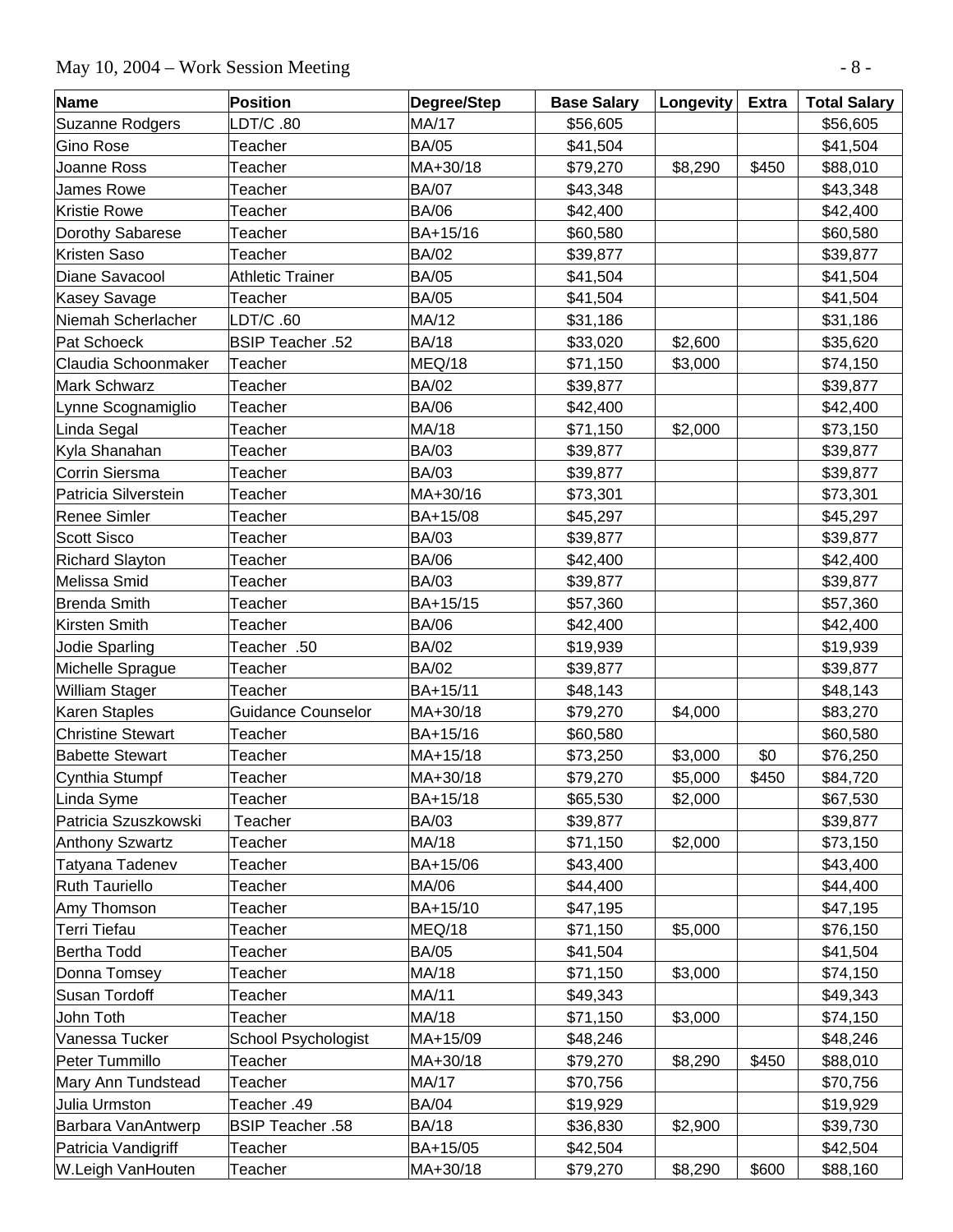# May 10, 2004 – Work Session Meeting  $-9 -$

| Name                    | <b>Position</b> | Degree/Step  | <b>Base Salary</b> | Longevity | <b>Extra</b> | <b>Total Salary</b> |
|-------------------------|-----------------|--------------|--------------------|-----------|--------------|---------------------|
| <b>Carol Verzi</b>      | Teacher         | <b>BA/12</b> | \$48,760           |           |              | \$48,760            |
| <b>Anthony Villante</b> | Teacher         | <b>BA/12</b> | \$48,760           |           |              | \$48,760            |
| Sharon Vitkovsky        | Teacher         | <b>BA/17</b> | \$63,112           |           |              | \$63,112            |
| Jennifer Walsh          | Nurse           | <b>BA/02</b> | \$39,877           |           |              | \$39,877            |
| <b>Rolf Warncke</b>     | Teacher         | MA/18        | \$71,150           | \$2,000   |              | \$73,150            |
| Mary Warner             | Teacher         | <b>BA/15</b> | \$55,468           |           |              | \$55,468            |
| Kathleen Weber          | Teacher         | MA+30/18     | \$79,270           | \$5,000   | \$450        | \$84,720            |
| Kathleen Weir           | Teacher         | MA+15/17     | \$72,856           |           |              | \$72,856            |
| Kenneth Westberg        | Teacher         | <b>BA/03</b> | \$39,877           |           |              | \$39,877            |
| <b>Margaret Willis</b>  | Teacher         | MEQ/18       | \$71,150           | \$3,000   |              | \$74,150            |
| Marie Wilson            | Teacher         | MA+30/18     | \$79,270           | \$6,101   | \$500        | \$85,871            |
| Barbara Winson          | Teacher         | MA+30/18     | \$79,270           | \$8,290   | \$500        | \$88,060            |
| Mary Worster            | Teacher         | BA+15/09     | \$46,246           |           |              | \$46,246            |
| James Wynne             | Teacher         | MA+30/18     | \$79,270           | \$8,290   |              | \$87,560            |
| Lorraine Yonitch        | Teacher         | BA+15/18     | \$65,530           | \$7,679   | \$600        | \$73,809            |
| Lisa Young              | Teacher         | MA/18        | \$71,150           | \$3,000   | \$200        | \$74,350            |
| Shawn Ziem              | Teacher         | <b>BA/05</b> | \$41,504           |           |              | \$41,504            |
| Michael Zimmerman       | O.T. .80        | MA+15/16     | \$54,262           |           |              | \$54,262            |
| Melanie Zuravnsky       | Teacher         | <b>BA/04</b> | \$40,672           |           |              | \$40,672            |

| <b>Name</b>              | <b>Position</b>   | <b>Hourly Rate</b> | <b>Extra</b> |
|--------------------------|-------------------|--------------------|--------------|
| Sandra Ackerson          | <b>Bus Driver</b> | \$19.46            |              |
| Grace Bordonaro          | <b>Bus Driver</b> | \$23.91            |              |
| Shirley Buchanan         | <b>Bus Driver</b> | \$23.91            | \$725        |
| Linda Burns              | <b>Bus Driver</b> | \$23.91            | \$625        |
| Anthony Cardozo          | <b>Bus Driver</b> | \$15.40            |              |
| Cindy Cataldo            | <b>Bus Driver</b> | \$23.91            | \$775        |
| Clarissa Fleming         | <b>Bus Driver</b> | \$16.57            |              |
| Marie Gamble             | <b>Bus Driver</b> | \$15.30            |              |
| Patricia Kraemer         | <b>Bus Driver</b> | \$15.40            |              |
| Rebecca Larssen          | <b>Bus Driver</b> | \$19.46            |              |
| Susan Munier             | <b>Bus Driver</b> | \$18.01            |              |
| Joe Nouri                | <b>Bus Driver</b> | \$20.91            |              |
| <b>Robert Palmer</b>     | Mechanic          | \$24.96            |              |
| Diane Post               | <b>Bus Driver</b> | \$23.91            | \$625        |
| Delilah Rocks            | <b>Bus Driver</b> | \$23.91            |              |
| <b>Bridget Sekula</b>    | <b>Bus Driver</b> | \$18.01            |              |
| Danny Shaw               | Mechanic          | \$22.08            |              |
| Donna Sorber             | <b>Bus Driver</b> | \$15.40            |              |
| Susan Talmadge           | <b>Bus Driver</b> | \$15.30            |              |
| Janet Tanis              | <b>Bus Driver</b> | \$23.91            |              |
| Helen Vindici            | <b>Bus Driver</b> | \$20.91            |              |
| William Wager            | <b>Bus Driver</b> | \$15.30            |              |
| <b>Charles Wetherill</b> | <b>Bus Driver</b> | \$16.57            |              |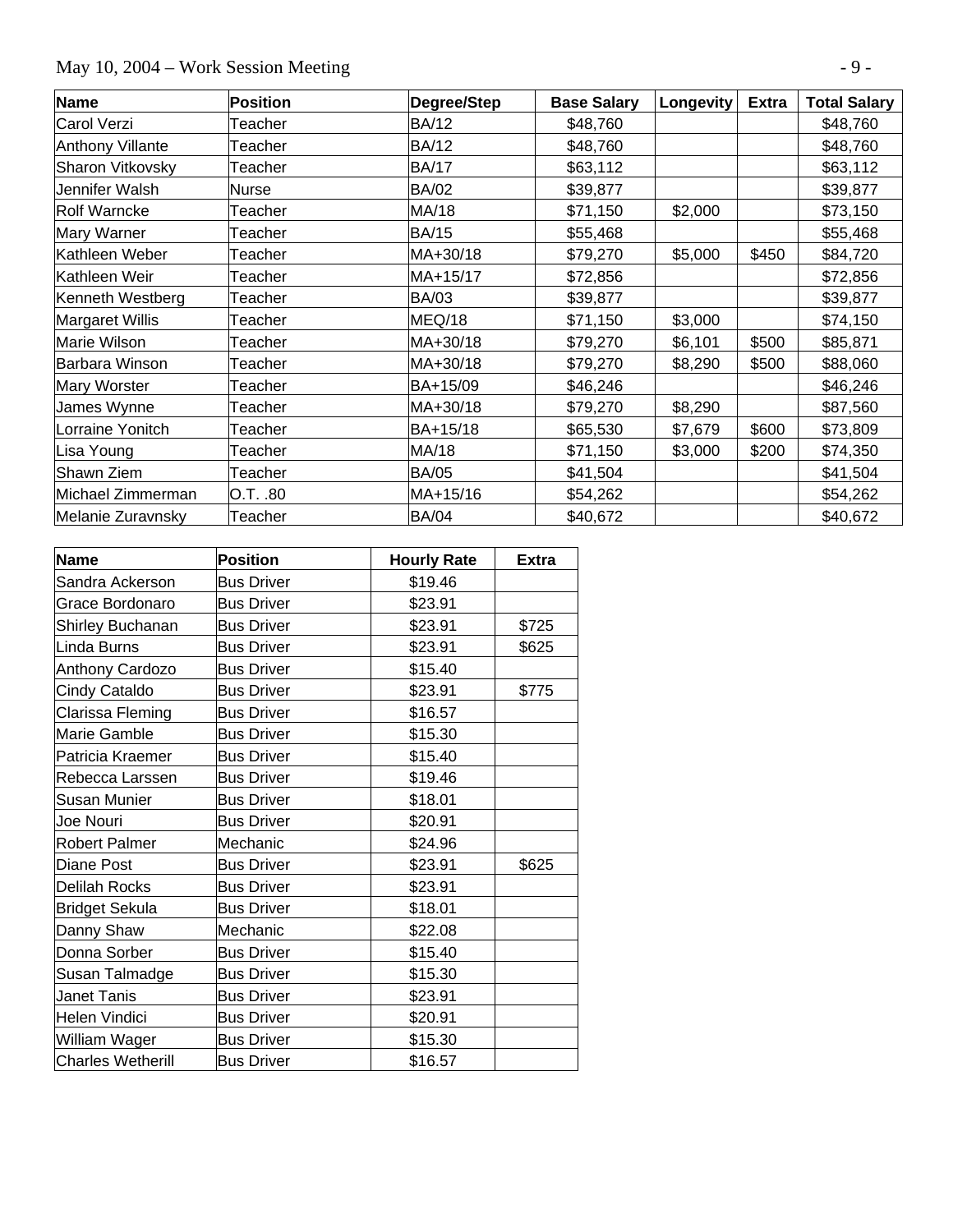| <b>Name</b>          | <b>Position</b> | <b>Hourly Rate</b> | <b>Extra</b> |
|----------------------|-----------------|--------------------|--------------|
| Annamarie Babula     | Cafeteria       | \$16.87            |              |
| <b>Frances Baram</b> | Cafeteria       | \$16.87            |              |
| Joyce Beaudry        | Cafeteria       | \$16.87            | \$725        |
| Kathy Blanchard      | Cafeteria       | \$16.87            |              |
| Janet Bolzan         | Cafeteria       | \$16.87            |              |
| <b>Ellen Cary</b>    | Cafeteria       | \$16.87            |              |
| Mary Ann Chamberlain | Cafeteria       | \$16.87            |              |
| Geraldine Ciuba      | Cafeteria       | \$19.37            | \$525        |
| Linda Greene         | Cafeteria       | \$16.87            |              |
| Lynne Heiner         | Cafeteria       | \$16.87            | \$525        |
| Rita Kaiser          | Cafeteria       | \$16.87            | \$525        |
| Kathy Pastula        | Cafeteria       | \$16.87            |              |
| <b>Frances Peck</b>  | Cafeteria       | \$16.87            |              |
| Sue Sacino           | Cafeteria       | \$16.87            |              |
| Donna Scardilli      | Cafeteria       | \$16.87            |              |
| Patricia Scro        | Cafeteria       | \$16.87            | \$625        |
| Sophie Smarz         | Cafeteria       | $$19.37 + $300$    | \$625        |

#### **Clerical Staff 2004-2005**

| <b>Name</b>             | Group   | <b>Position</b> | <b>Salary</b> | <b>Extra</b> |
|-------------------------|---------|-----------------|---------------|--------------|
| Jackie Beardslee        | Grp IV  | Secretary       | \$52,146      | \$625        |
| Valerie Ciaburri        | Grp 1   | Lib-Clerk       | \$29,171      |              |
| Denise Cooper           | Grp IV  | Secretary       | \$48,146      |              |
| Linda Curcio            | Grp IV  | Secretary       | \$38,796      |              |
| Maureen Doyle           | Grp 1   | Secretary       | \$6,404       |              |
| Mary Ann Doyle          | Grp III | Secretary       | \$49,471      | \$525        |
| Dale Gaul               | Grp 1   | Clerk-typ       | \$12,687      |              |
| Louise Gerosa           | Grp I   | Secretary       | \$43,146      | \$525        |
| <b>Michelle Grieves</b> | Grp III | Secretary       | \$37,196      |              |
| <b>Judy Gurlacz</b>     | Grp I   | Secretary       | \$17,581      |              |
| Judy Jahn               | Grp IV  | Secretary       | \$37,396      |              |
| Lisa Kennedy            | Grp 1   | Clerk-typ       | \$28,396      |              |
| Mimi Manzione           | Grp I   | Secretary       | \$35,811      |              |
| Mary Marchiano          | Grp IV  | Secretary       | \$52,146      | \$525        |
| Dawn Melchoni           | Grp IV  | Secretary       | \$52,146      |              |
| Catherine Miller        | Grp III | Secretary       | \$49,471      | \$525        |
| Carol Monzo             | Grp I   | Secretary       | \$25,893      |              |
| Patricia Neff           | Grp III | Secretary       | \$49,471      |              |
| Virginia Osborne        | Grp III | Secretary       | \$49,471      | \$725        |
| <b>Barbara Pabst</b>    | Grp IV  | Secretary       | \$52,146      |              |
| <b>Ellen Pawlak</b>     | Grp III | Secretary       | \$35,796      |              |
| Nella Sandgran          | Grp III | Secretary       | \$49,471      | \$625        |
| Diane Smart             | Grp IV  | Secretary       | \$42,171      |              |
| <b>Claire Smith</b>     | Grp IV  | Secretary       | \$44,146      |              |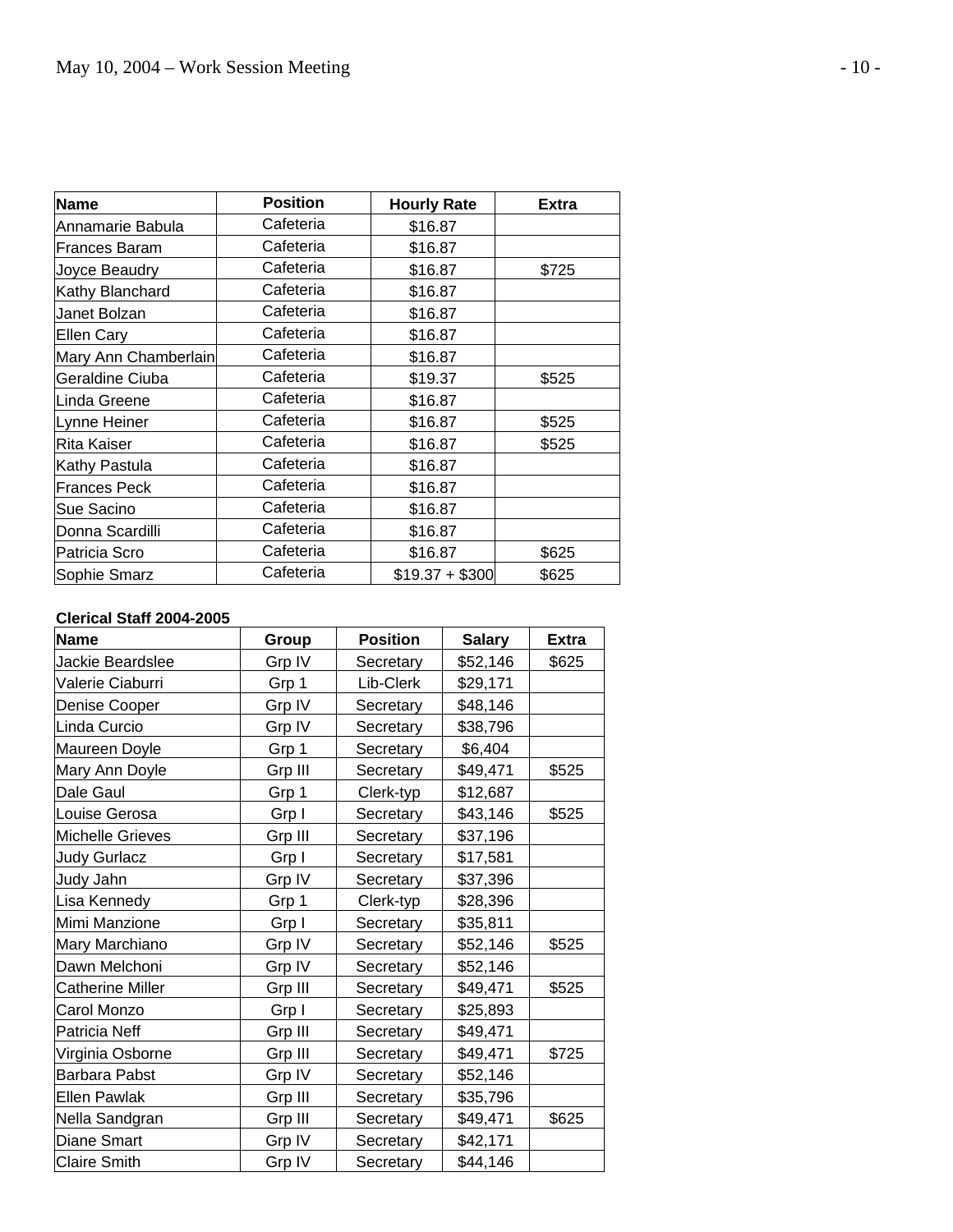#### May 10, 2004 – Work Session Meeting - 11 -

| <b>Name</b>            | Group   | <b>Position</b> | <b>Salary</b> | <b>Extra</b> |
|------------------------|---------|-----------------|---------------|--------------|
| Sue Sofio              | Grp III | Secretary       | \$49,471      | \$525        |
| <b>Nancy Tasker</b>    | Grp IV  | Secretary       | \$42,171      |              |
| <b>Sharon Vollmers</b> | Grp III | Secretary       | \$35,796      |              |
| Virginia Zinn          | Grp IV  | Secretary       | \$52,146      | \$625        |

#### **Custodial/Maintenance Staff 2004-2005**

| <b>Name</b>           | <b>Position</b>    | <b>Hourly Rate</b>            | <b>Extra</b> |
|-----------------------|--------------------|-------------------------------|--------------|
| Clark Bagnell         | Custodial          | \$16.29                       |              |
| <b>Charles Briggs</b> | Custodial          | \$23.36                       | \$625        |
| Sandy Brown           | Custodial          | \$23.36                       | \$525        |
| Tim Brown             | Custodial          | \$23.36                       | \$775        |
| June Byrnes           | Custodial          | \$19.81                       |              |
| John Byrnes           | Custodial          | \$23.36                       | \$725        |
| Andy Crane            | Custodial          | \$23.36                       |              |
| Stan Culp             | Custodial          | \$23.36                       | \$625        |
|                       |                    | \$22.81* + \$2.28/3rd shift   |              |
| Dan Damiano           | Custodial          | salary based on 2003/04 guide |              |
| Stan Eskow            | Maintenance        | \$25.36                       |              |
| Ed Hardy              | Custodial          | \$23.36                       |              |
| Ed Kane               | Maintenance        | \$25.36                       | \$525        |
| Warren Kellam         | Maintenance        | \$25.36                       |              |
| John Kelly            | Custodial          | \$16.29                       |              |
| John List             | Custodial          | \$18.04                       |              |
| <b>Bruce Monks</b>    | Custodial          | \$23.36                       | \$525        |
| Tim Noah              | Custodial          | \$19.81                       |              |
| Mike Riker            | Custodial          | \$23.36                       | \$775        |
| Jack Ryan             | Maintenance        | \$25.36                       | \$725        |
| Rait Selimi           | Custodial          | \$16.29                       |              |
| Raymond Sincavage     | Maintenance Helper | \$18.77                       |              |
| <b>Matt Sisco</b>     | Maintenance        | \$23.58                       |              |
| Barbara Sloat         | Custodial          | \$23.36                       | \$625        |
| <b>Ralph Smith</b>    | Custodial          | \$23.36                       | \$625        |
| <b>Walter Townley</b> | Custodial          | $$19.81 + $1.98/3$ rd shift   |              |
| Robert Vanderhoof     | Maintenance        | \$21.81                       |              |
| Tony Vicidomini       | Custodial          | \$23.36                       |              |

| <b>Computer Technician</b> |                                    |               |  |
|----------------------------|------------------------------------|---------------|--|
| <b>Name</b>                | <b>Position</b>                    | <b>Salary</b> |  |
| <b>Thomas Creswick</b>     | <b>Technical Support Assistant</b> | \$42,290      |  |

| Roll call vote: Mr. Andre - Yes |                  | Mr. Hanisch - Yes Mrs. Van Houwe - Yes |
|---------------------------------|------------------|----------------------------------------|
| Mr. Cuccio - Yes                | Mrs. Hardy - Yes |                                        |
| Mr. Erdmann - Yes               | Miss Klepp - Yes |                                        |

All in favor. Motion carried.

### **K. COMMITTEE REPORTS** - None.

**L. CORRESPONDENCE** - Letter received from parent in support of Aide.